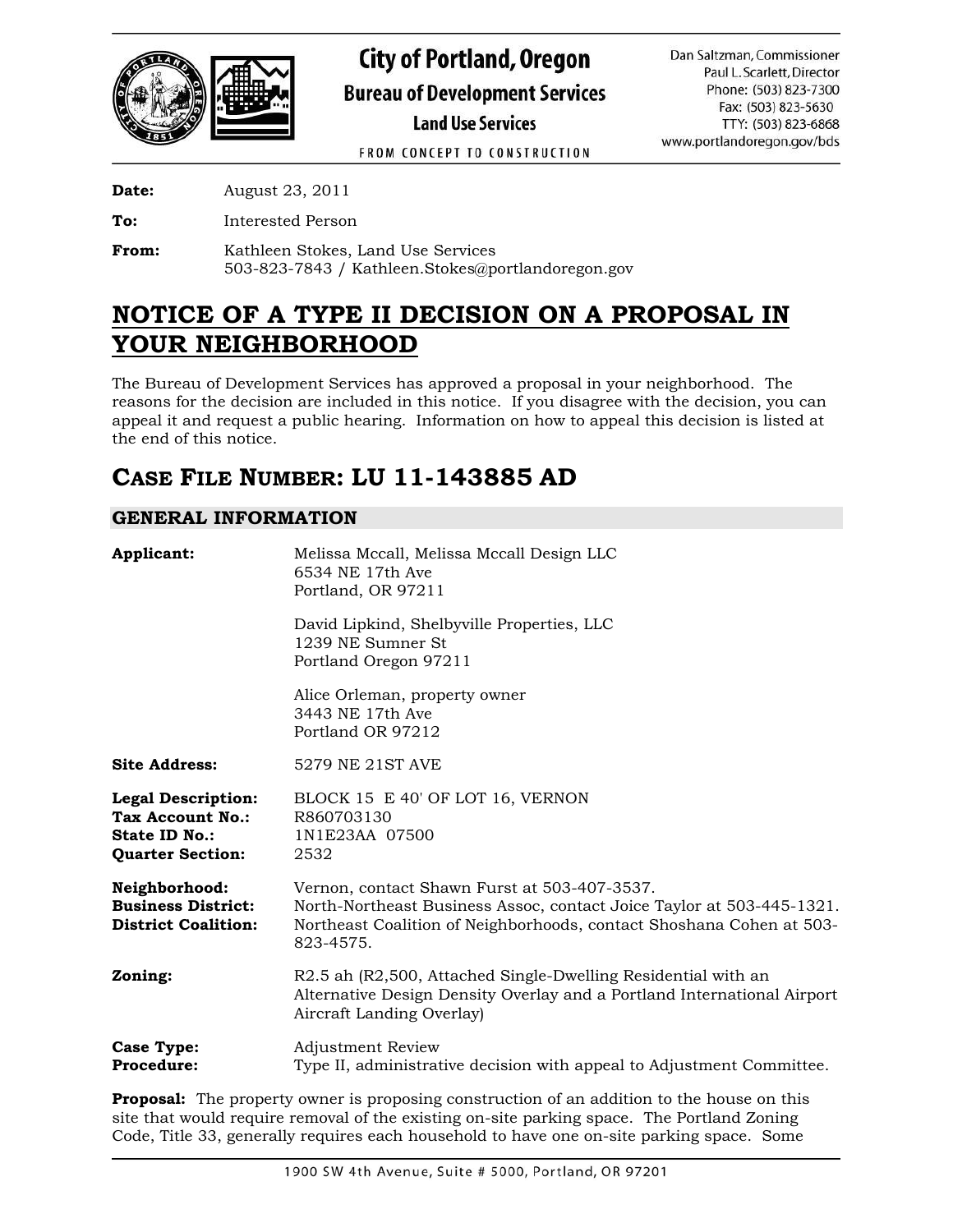exceptions are allowed by right and some exceptions to this regulation require approval through

an Adjustment Review. Adjustments are approved when all of the relevant approval criteria are met or if the criteria can be met through conditions of approval. Therefore, the applicants are requesting approval of an adjustment to Code Section 33.266.110 to waive the required on-site parking space for this site.

## **ANALYSIS**

**Site and Vicinity:** The applicant's site is a 2,000 square-foot lot that is located on the southwest corner of the intersection of NE 21<sup>st</sup> Avenue and NE Emerson Street. The property is developed with a one-story, single-dwelling residence that was constructed in 1904. The surrounding area consists of a mixture of uses. Single-dwelling residential properties are predominant, but there are also some duplexes and a church is located at the northwest corner of the intersection of NE 22nd Avenue and NE Sumner Street. A parking lot for the church fronts onto the east side of NE 21st Avenue, midway down the block from the applicant's site. Vernon, a public elementary school, is located across the street from the site, on the north side of NE Emerson Street. North of the school site there is a City of Portland public open space, Alberta Park.

**Zoning:** This site is zoned R2ah (R2,000 or Low Density Multi-dwelling Residential, with an Alternative Design Density Overlay and an Aircraft Landing Overlay). The R2 zone allows approximately 21.8 dwelling units per acre. The major type of new development will be duplexes, townhouses, rowhouses and garden apartments. These housing types are intended to be compatible with adjacent houses. Generally, R2 zoning will be applied near neighborhood collector and district collector streets, and local streets adjacent to commercial areas or major streets.

The "a" or Alternative Design Density Overlay Zone provides the opportunity for additional residential density in some situations, when design standards are met. The "h" or Aircraft Landing Overlay Zone limits the height of structures within the aircraft landing approach patterns for the Portland International Airport. The provisions of these overlay zones are not applicable to this proposal.

**Land Use History:** City records indicate there have been no prior land use reviews for this site.

**Agency Review:** A "Notice of Proposal in Your Neighborhood" was mailed **July 22, 2011**. The following Bureaus have responded with no issues or concerns and provided written comments regarding permit review requirements:

• Environmental Services provided information on sanitary sewers and storm water management requirements (Exhibit E-1).

• Transportation Engineering stated that there are no issues with approval of the requested Adjustment and noted that removal of the driveway apron and curb cut will be required as part of building permit approval (Exhibit E-2).

• Water Bureau advised that a review for fixture count will need to be completed by the applicant at the time of submittal of the building permit, and reviewed by the Water Bureau, to appropriately size the water service and meter for this property. If a water service and or meter upsize is required, all applicable costs will be the responsibility of the applicant (Exhibit E-3).

The following agencies responded electronically to indicate that there were "no concerns"

- Fire Bureau
- Site Development Section of BDS
- Life Safety Plan Review Section of BDS
- Portland Parks, Urban Forestry Division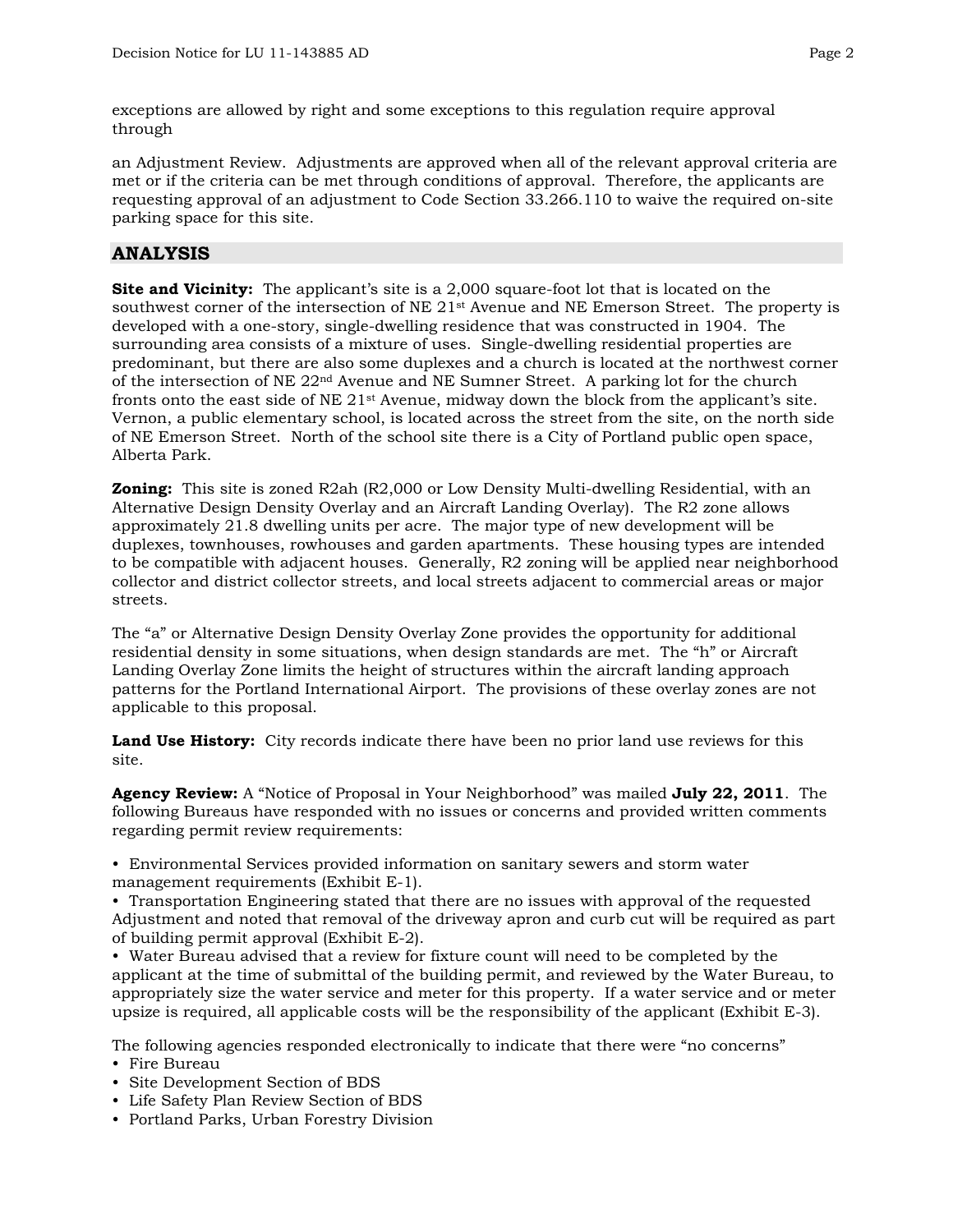**Neighborhood Review:** A Notice of Proposal in Your Neighborhood was mailed on July 22, 2011. One written response was received from notified property owners, expressing support for approval of the requested Adjustment. The neighbors stated that no problems were expected from waiving the on-site parking requirement, as the previous owners of the property never parked their cars on site (Exhibit F-1).

## **ZONING CODE APPROVAL CRITERIA**

**33.805.010 Purpose of Adjustments** The regulations of the zoning code are designed to implement the goals and policies of the Comprehensive Plan. These regulations apply city-wide, but because of the city's diversity, some sites are difficult to develop in compliance with the regulations. The adjustment review process provides a mechanism by which the regulations in the zoning code may be modified if the proposed development continues to meet the intended purpose of those regulations. Adjustments may also be used when strict application of the zoning code's regulations would preclude all use of a site. Adjustment reviews provide flexibility for unusual situations and allow for alternative ways to meet the purposes of the code, while allowing the zoning code to continue to provide certainty and rapid processing for land use applications.

#### **33.805.040 Adjustment Approval Criteria**

Adjustment requests will be approved if the review body finds that the applicant has shown that approval criteria A. through F. stated below, have been met.

- **A.** Granting the adjustment will equally or better meet the purpose of the regulation to be modified; and
- **B.** If in a residential zone, the proposal will not significantly detract from the livability or appearance of the residential area, or if in an OS, C, E, or I zone, the proposal will be consistent with the classifications of the adjacent streets and the desired character of the area; and
- **C.** If more than one adjustment is being requested, the cumulative effect of the adjustments results in a project which is still consistent with the overall purpose of the zone; and
- **D.** City-designated scenic resources and historic resources are preserved; and
- **E.** Any impacts resulting from the adjustment are mitigated to the extent practical.
- **F.** If in an environmental zone, the proposal has as few significant detrimental environmental impacts on the resource and resource values as is practicable.

## **FINDINGS AND CONCLUSIONS**

The applicants' proposal meets all of the relevant approval criteria: *The purpose of required parking spaces is to provide enough on-site parking to accommodate the majority of traffic generated by the range of uses which might locate at the site over time.* 

The existing on-site parking for this property consists of a paved area at the end of a narrow steep driveway on the south edge of the site. Neighbors have stated that the previous owners did not use the driveway, parking on the street instead. It appears that the on-site parking in the driveway would be inconvenient to use and so it is not likely that the new owner would choose to use it either. Instead, the applicant is proposing to build an addition onto the house that would extend into the area where the driveway is located. The bank where the driveway cuts up the slope from the sidewalk will be filled with new landscaping. This approach will enhance the appearance of the site from the street edge. The curb cut and driveway apron are also proposed to be removed, ensuring that one parking space is added back to the adjacent street on NE 21st Avenue. This means that the approval of the request to waive the requirement for one on-site parking space will equally meet the purpose of the regulation, because there will be no net change in the number of spaces. It also means that there will be no impacts to the livability of the residential area, by placing any impact on the supply of on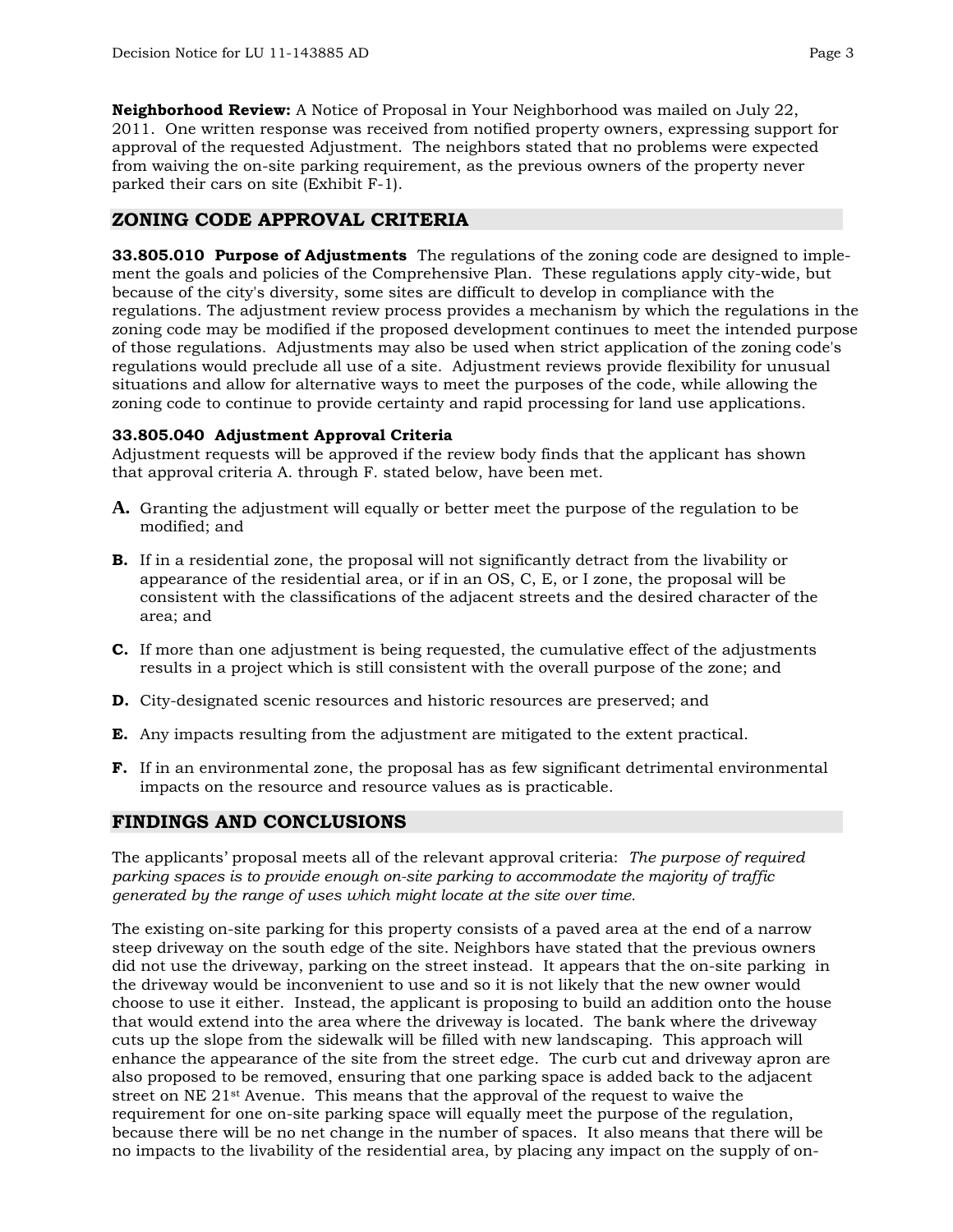street parking that is available. There will be an improvement in the appearance of the residential area, due to the additional landscaping that is proposed. Therefore, Criteria A and B are met.

Only one adjustment has been requested; there are no scenic or historic resources on the site; no impacts are expected to occur from waiving the requirement for an onsite parking space, and the site is not located in an environmental zone. Therefore, Criteria C, D, E and F do not apply. The requested Adjustment can be approved, in general compliance with the proposed site plan, indicating that the curb cut will be closed and additional landscaping will be added to the area where the driveway is currently located.

## **DEVELOPMENT STANDARDS**

Unless specifically required in the approval criteria listed above, this proposal does not have to meet the development standards in order to be approved during this review process. The plans submitted for a building or zoning permit must demonstrate that all development standards of Title 33 can be met, or have received an Adjustment or Modification via a land use review prior to the approval of a building or zoning permit.

# **ADMINISTRATIVE DECISION**

Approval of an Adjustment to Code Section 33.266.110, to waive the required on-site parking space for this site, in general compliance with the approved site plan, Exhibit C-1, signed and dated August 19, 2011, subject to the following condition:

A. As part of the building permit application submittal, each of the 4 required site plans and any additional drawings must reflect the information and design approved by this land use review as indicated in Exhibit C.1. The sheets on which this information appears must be labeled, "Proposal and design as approved in Case File # LU 11-143885 AD."

## **Staff Planner: Kathleen Stokes**

**Decision rendered by:**  $\left\langle \frac{1}{2} \right\rangle$  /  $\left\langle \frac{1}{2} \right\rangle$  on August 19, 2011 By authority of the Director of the Bureau of Development Services

## **Decision mailed: August 23, 2011**

**About this Decision.** This land use decision is **not a permit** for development. Permits may be required prior to any work. Contact the Development Services Center at 503-823-7310 for information about permits.

**Procedural Information.** The application for this land use review was submitted on May 31, 2011, and was determined to be complete on **July 20, 2011**.

*Zoning Code Section 33.700.080* states that Land Use Review applications are reviewed under the regulations in effect at the time the application was submitted, provided that the application is complete at the time of submittal, or complete within 180 days. Therefore this application was reviewed against the Zoning Code in effect on May 31, 2011.

*ORS 227.178* states the City must issue a final decision on Land Use Review applications within 120-days of the application being deemed complete. The 120-day review period may be waived or extended at the request of the applicant. In this case, the applicant did not waive or extend the 120-day review period. Unless further by the applicant, **the 120 days will expire on: November 17, 2011.**

## **Some of the information contained in this report was provided by the applicant.**

As required by Section 33.800.060 of the Portland Zoning Code, the burden of proof is on the applicant to show that the approval criteria are met. The Bureau of Development Services has independently reviewed the information submitted by the applicant and has included this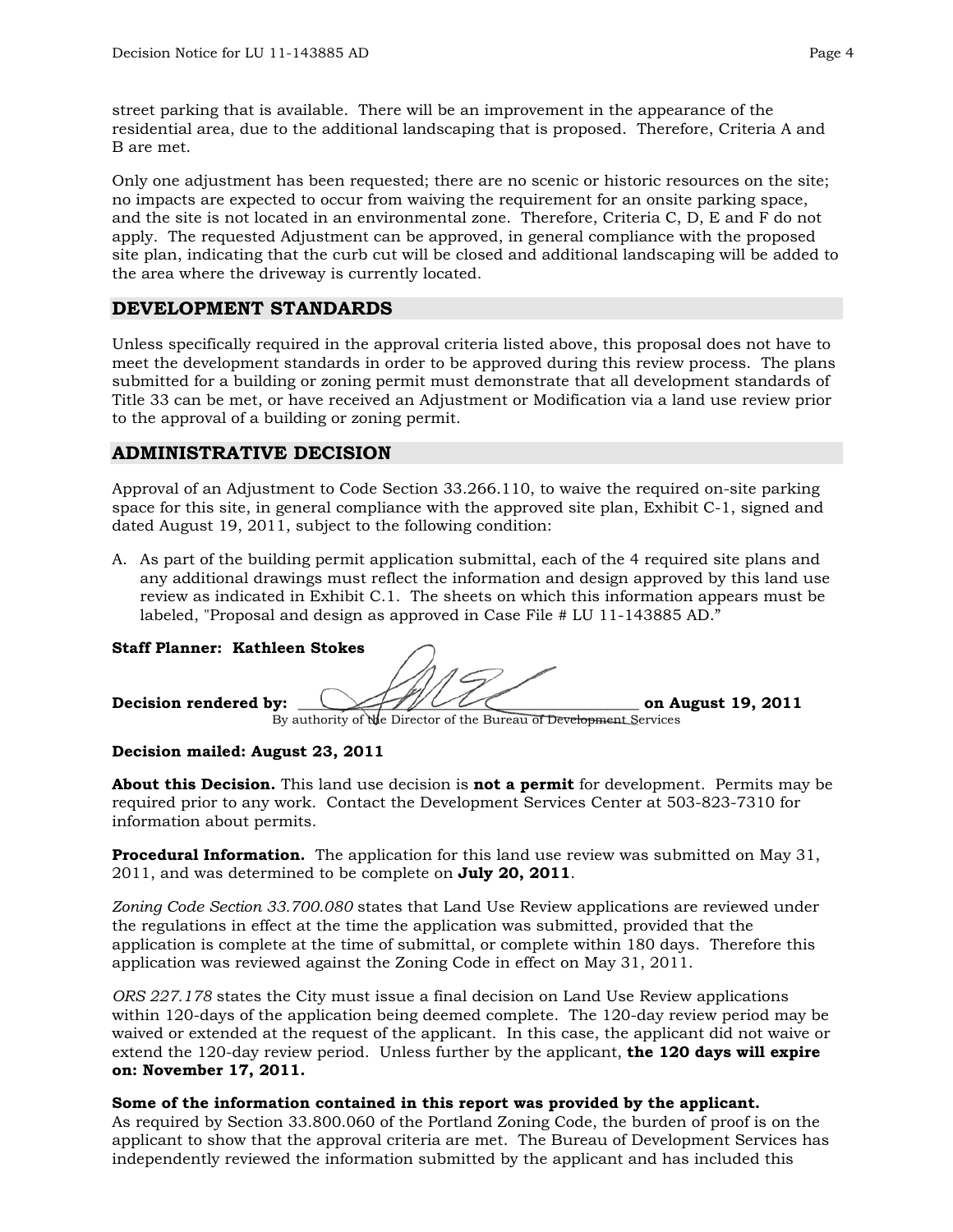information only where the Bureau of Development Services has determined the information satisfactorily demonstrates compliance with the applicable approval criteria. This report is the decision of the Bureau of Development Services with input from other City and public agencies.

**Conditions of Approval.** If approved, this project may be subject to a number of specific conditions, listed above. Compliance with the applicable conditions of approval must be documented in all related permit applications. Plans and drawings submitted during the permitting process must illustrate how applicable conditions of approval are met. Any project elements that are specifically required by conditions of approval must be shown on the plans, and labeled as such.

These conditions of approval run with the land, unless modified by future land use reviews. As used in the conditions, the term "applicant" includes the applicant for this land use review, any person undertaking development pursuant to this land use review, the proprietor of the use or development approved by this land use review, and the current owner and future owners of the property subject to this land use review.

**Appealing this decision.** This decision may be appealed to the Adjustment Committee, which will hold a public hearing. Appeals must be filed **by 4:30 PM on September 6, 2011** at 1900 SW Fourth Ave. Appeals can be filed Tuesday through Friday on the first floor of the Development Services Center until 3 p.m. After 3 p.m. and Mondays, appeals must be submitted to the receptionist at the front desk on the fifth floor. **An appeal fee of \$250 will be charged**. The appeal fee will be refunded if the appellant prevails. There is no fee for ONI recognized organizations appealing a land use decision for property within the organization's boundaries. The vote to appeal must be in accordance with the organization's bylaws. Assistance in filing the appeal and information on fee waivers is available from BDS in the Development Services Center. Please see the appeal form for additional information.

The file and all evidence on this case are available for your review by appointment only. Please call the Request Line at our office, 1900 SW Fourth Avenue, Suite 5000, phone 503-823-7617, to schedule an appointment. I can provide some information over the phone. Copies of all information in the file can be obtained for a fee equal to the cost of services. Additional information about the City of Portland, city bureaus, and a digital copy of the Portland Zoning Code is available on the internet at [www.portlandonline.com](http://www.ci.portland.or.us/).

**Attending the hearing.** If this decision is appealed, a hearing will be scheduled, and you will be notified of the date and time of the hearing. The decision of the Adjustment Committee is final; any further appeal must be made to the Oregon Land Use Board of Appeals (LUBA) within 21 days of the date of mailing the decision, pursuant to ORS 197.620 and 197.830. Contact LUBA at 550 Capitol St. NE, Suite 235, Salem, Oregon 97301, or phone 1-503-373-1265 for further information.

Failure to raise an issue by the close of the record at or following the final hearing on this case, in person or by letter, may preclude an appeal to the Land Use Board of Appeals (LUBA) on that issue. Also, if you do not raise an issue with enough specificity to give the Adjustment Committee an opportunity to respond to it, that also may preclude an appeal to LUBA on that issue.

## **Recording the final decision.**

If this Land Use Review is approved the final decision must be recorded with the Multnomah County Recorder. A few days prior to the last day to appeal, the City will mail instructions to the applicant for recording the documents associated with their final land use decision.

- *Unless appealed,* The final decision may be recorded on or after **September 7, 2011 (the day following the last day to appeal).**
- A building or zoning permit will be issued only after the final decision is recorded.

The applicant, builder, or a representative may record the final decision as follows: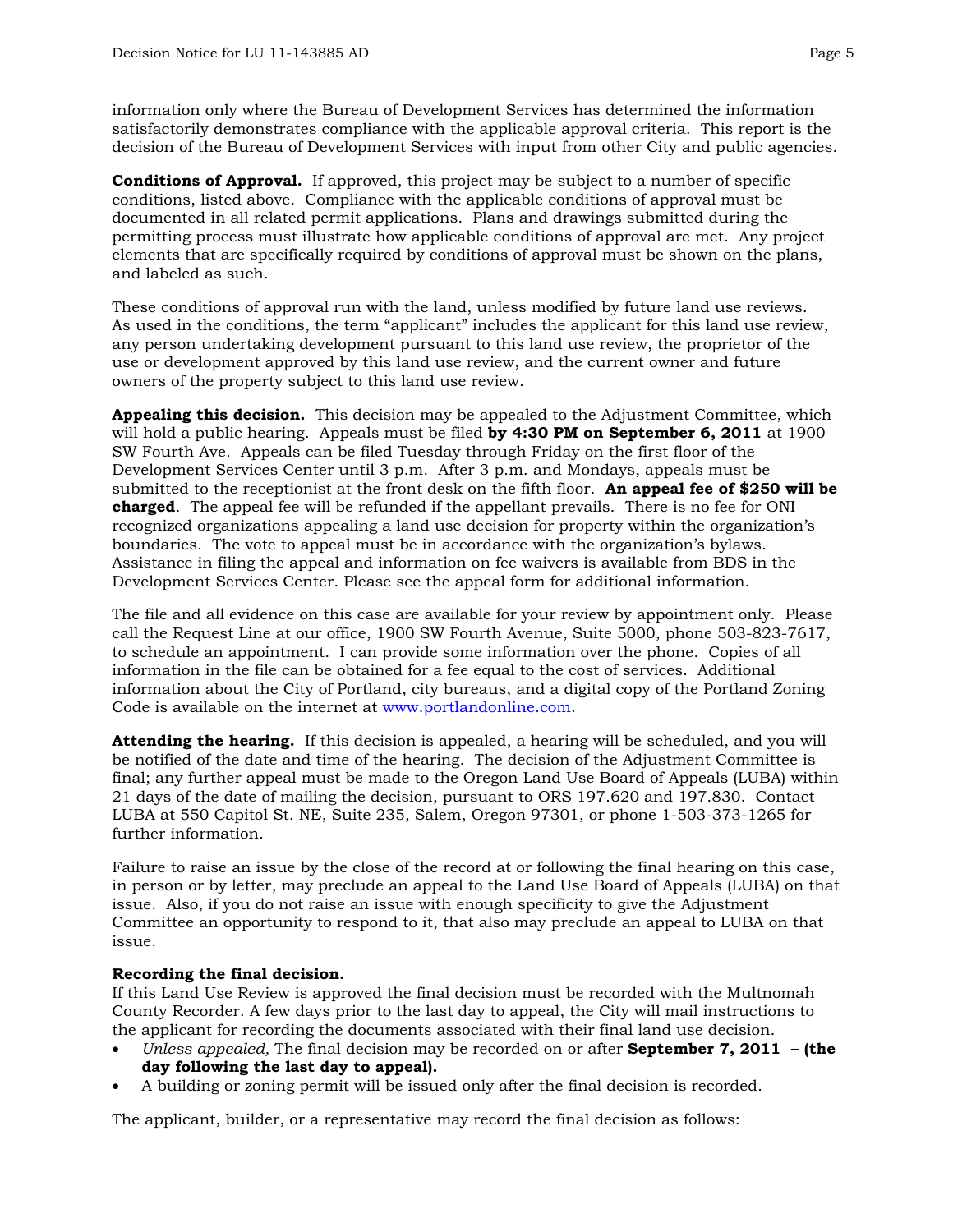- By Mail: Send the two recording sheets (sent in separate mailing) and the final Land Use Review decision with a check made payable to the Multnomah County Recorder to: Multnomah County Recorder, P.O. Box 5007, Portland OR 97208. The recording fee is identified on the recording sheet. Please include a self-addressed, stamped envelope.
- In Person: Bring the two recording sheets (sent in separate mailing) and the final Land Use Review decision with a check made payable to the Multnomah County Recorder to the County Recorder's office located at 501 SE Hawthorne Boulevard, #158, Portland OR 97214. The recording fee is identified on the recording sheet.

For further information on recording, please call the County Recorder at 503-988-3034 For further information on your recording documents please call the Bureau of Development Services Land Use Services Division at 503-823-0625.

**Expiration of this approval.** An approval expires three years from the date the final decision is rendered unless a building permit has been issued, or the approved activity has begun.

Where a site has received approval for multiple developments, and a building permit is not issued for all of the approved development within three years of the date of the final decision, a new land use review will be required before a permit will be issued for the remaining development, subject to the Zoning Code in effect at that time.

Zone Change and Comprehensive Plan Map Amendment approvals do not expire.

**Applying for your permits.** A building permit, occupancy permit, or development permit may be required before carrying out an approved project. At the time they apply for a permit, permittees must demonstrate compliance with:

- All conditions imposed herein;
- All applicable development standards, unless specifically exempted as part of this land use review;
- All requirements of the building code; and
- All provisions of the Municipal Code of the City of Portland, and all other applicable ordinances, provisions and regulations of the City.

## **EXHIBITS**

#### NOT ATTACHED UNLESS INDICATED

- A. Applicant's Statement
	- 1. Application and original plans and narrative
	- 2. Addendum, received July 5, 2011
- B. Zoning Map (attached)
- C. Plans/Drawings:
	- 1. Site Plan (attached)
	- 2. Elevation Drawings
- D. Notification information:
	- 1. Mailing list
	- 2. Mailed notice
- E. Agency Responses:
	- 1. Bureau of Environmental Services
	- 2. Bureau of Transportation Engineering and Development Review
	- 3. Water Bureau
	- 4. Summary of electronic responses from City agencies
- F. Correspondence:
	- 1. Faith Danforth and Felix Roth
- G. Other:
	- 1. Letter from Kathleen Stokes to Melissa McCall, June 23, 2011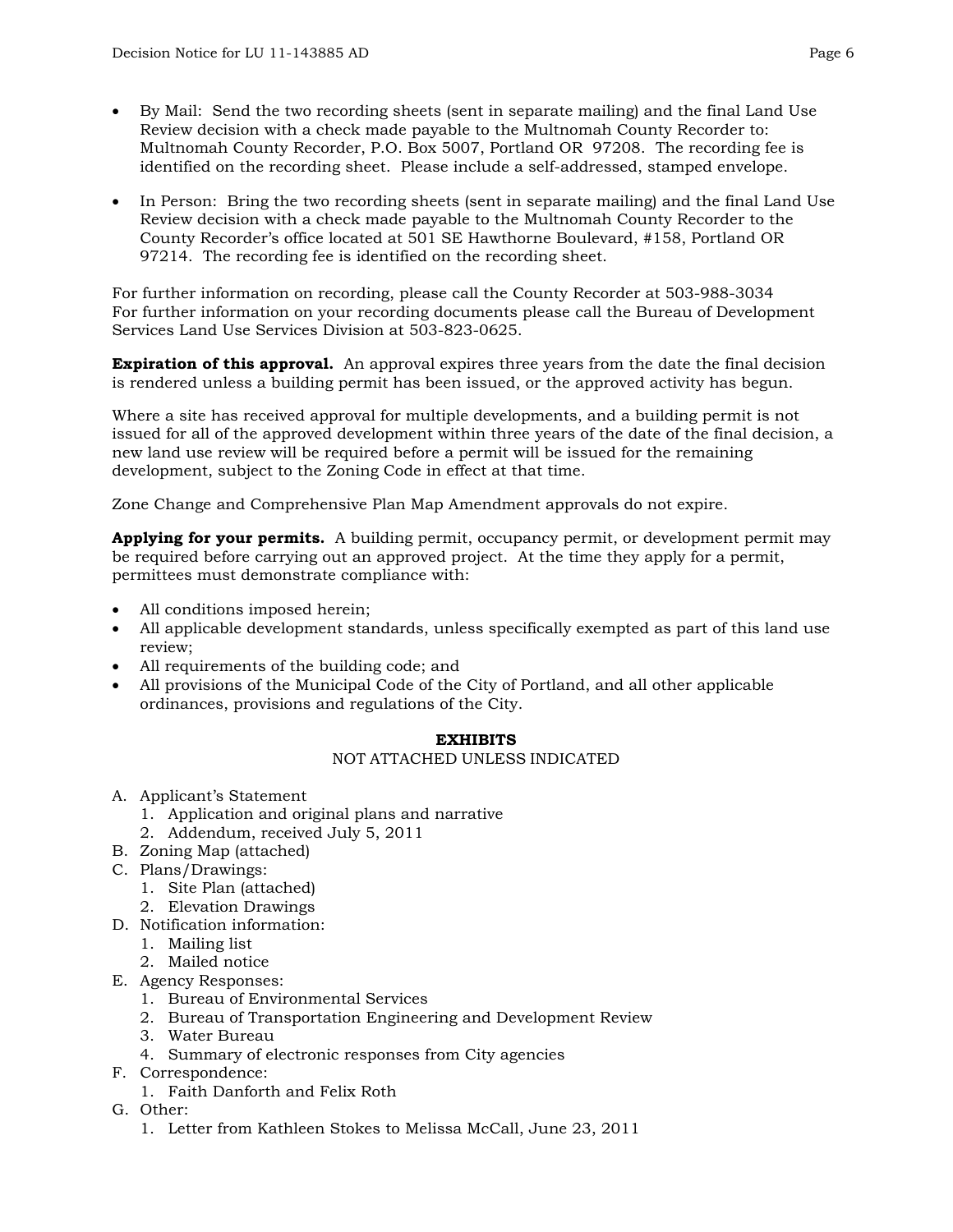